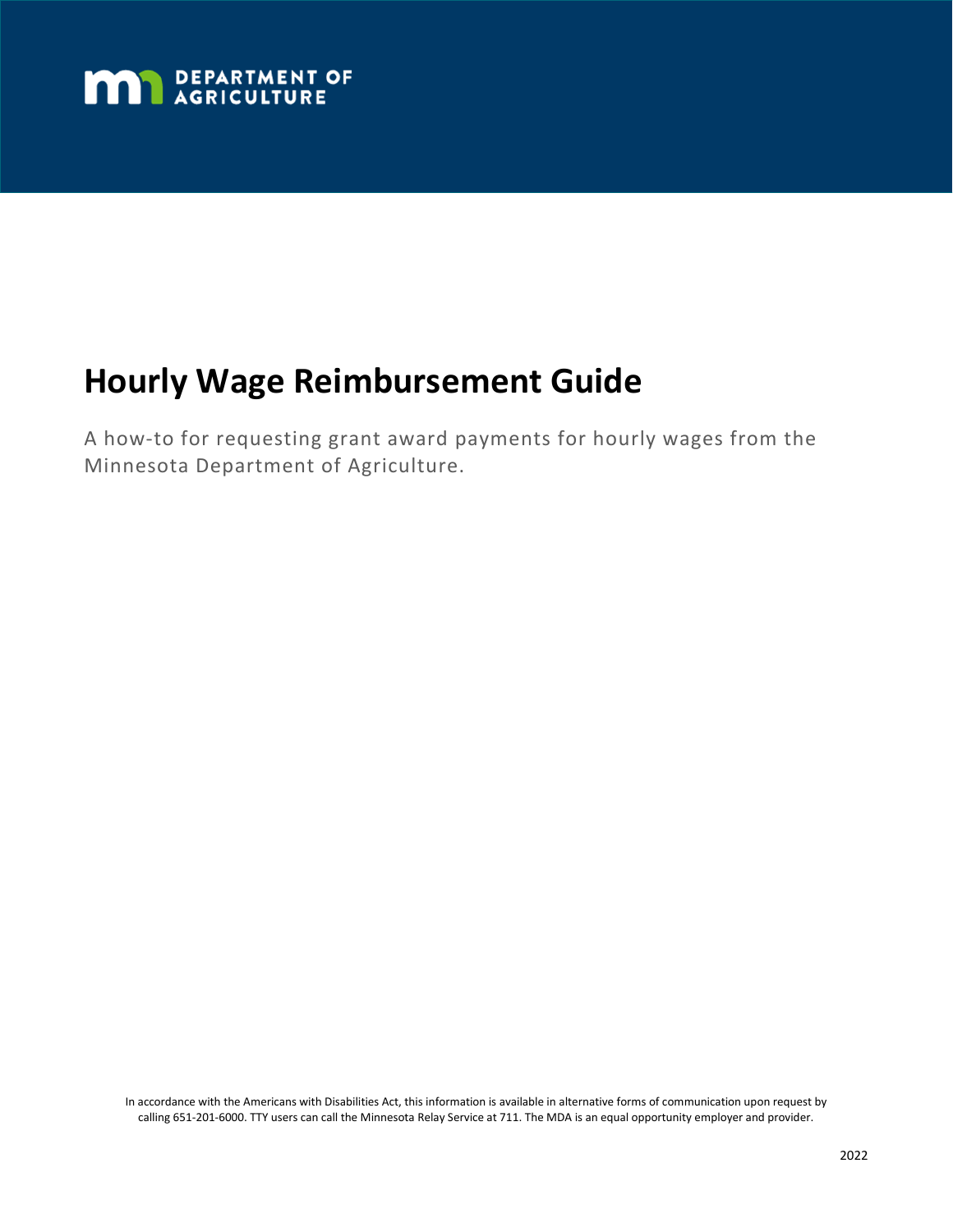## **How do I collect the award for MDA Grants?**

### **Step 1: Collect the required documentation**

The MDA requires two types of proof for hourly wage reimbursement:

- 1. Proof of **PURCHASE**
- 2. Proof of **PAYMENT**

#### **1. Proof of Purchase**

Used to identify **WHO** worked and **WHEN**. Acceptable documents include:

- Detailed timesheets
- Payroll documentation

#### **Requirements:**

- Timesheets must include the specific days and hours worked. We cannot accept a timesheet that only lists the total number of hours worked.
- If there are timesheet hours worked that are not applicable to the grant project, include them in the "total paid" but not the "total eligible cost" column of the Reimbursement Worksheet.
- Time worked must occur within the dates listed on your grant contract, and prior to the payment date.

#### **2. Proof of Payment**

Used to identify **HOW** and **WHEN** payment for time was made. Acceptable documents include:

- Cleared checks, often available from an online bank account
- Direct deposit documentation
- Bank statements

#### **Requirements:**

- Information provided on Proofs of Purchase (i.e., names, amounts, and dates) must match information shown on Proofs of Payment.
- Checks must be cleared by your bank or credit union (carbon copies of checks will not be sufficient).
- Cover or remove any sensitive information before making copies of your documents (i.e., account or routing numbers).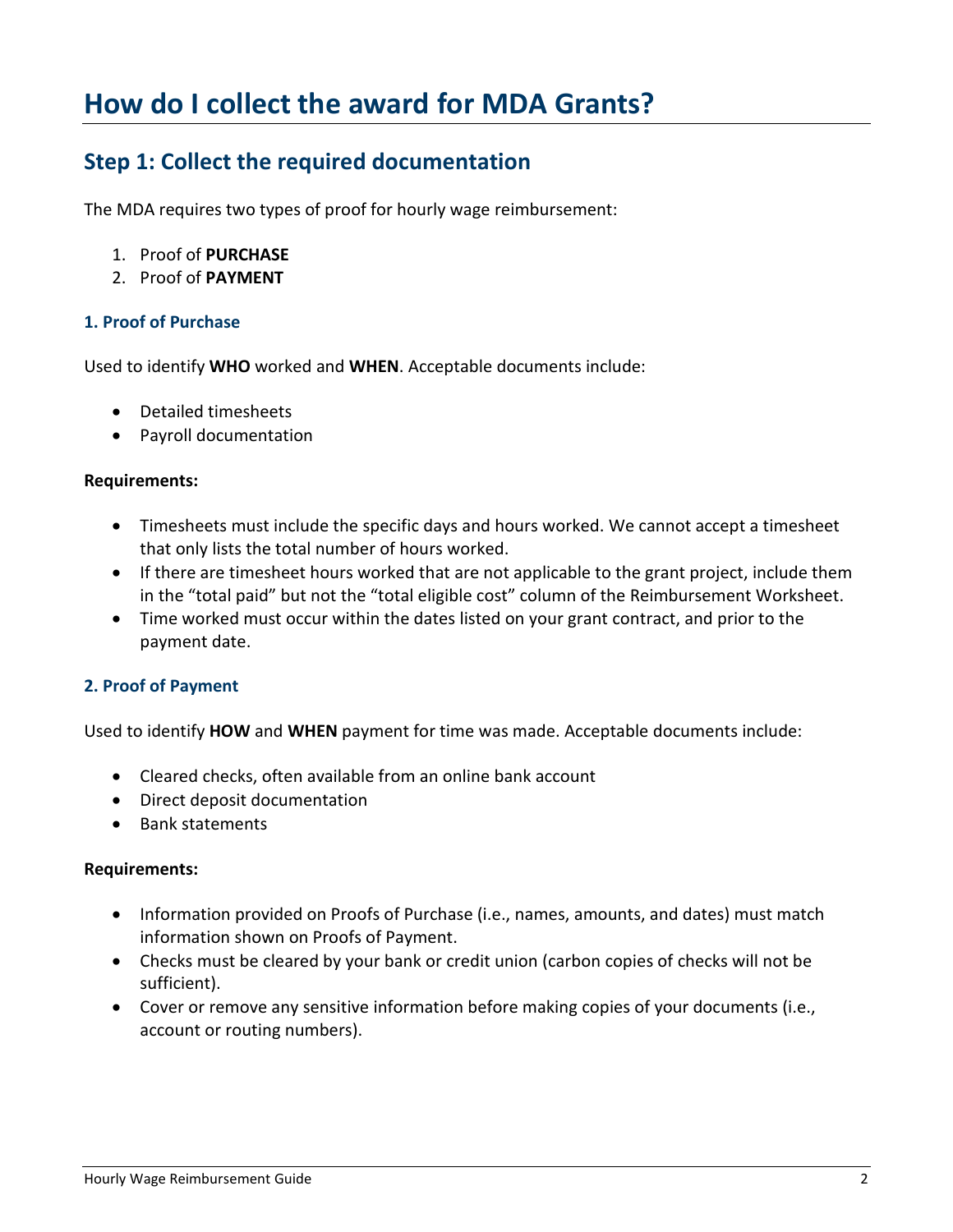## **Step 2: Fill out the Reimbursement Worksheet**

The [Reimbursement Worksheet](#page-4-0) is a summary of all of the documents you are submitting. The MDA may deny payment until you have completed the worksheet, especially if there are a large number of documents. The following information should be provided on the worksheet:

For Proof of Purchase:

- Type of proof Either detailed timesheets or payroll documentation
- Description of purchase Briefly describe how the time worked relates to the grant project
- Vendor name Name of the business or individual providing the services
- Date of purchase –Date of payment (check date) cannot occur before purchase (work dates)
- Total eligible cost Amount paid for grant project work (exclude non-applicable time)

For Proof of Payment:

- Type of proof Bank statement, cleared check, zero-balance invoice that includes payment date(s), zero-balance receipt that includes payment date, or credit card statement
- Total paid Total amount paid, including both eligible and non-eligible hours

### **Step 3: Submit your documents to the MDA**

Once you have collected and organized your documentation, send everything to the administrator for your grant. You can submit via mail or email; using email is preferred. For submissions by mail, use the address below and fill in the name of the grant administrator. Questions can be directed to the MDA Grants Line at 651-201-6500.

> Attn: (NAME OF GRANT ADMINISTRATOR) Minnesota Department of Agriculture Ag Marketing and Development Division 625 Robert St N St. Paul MN 55155-2538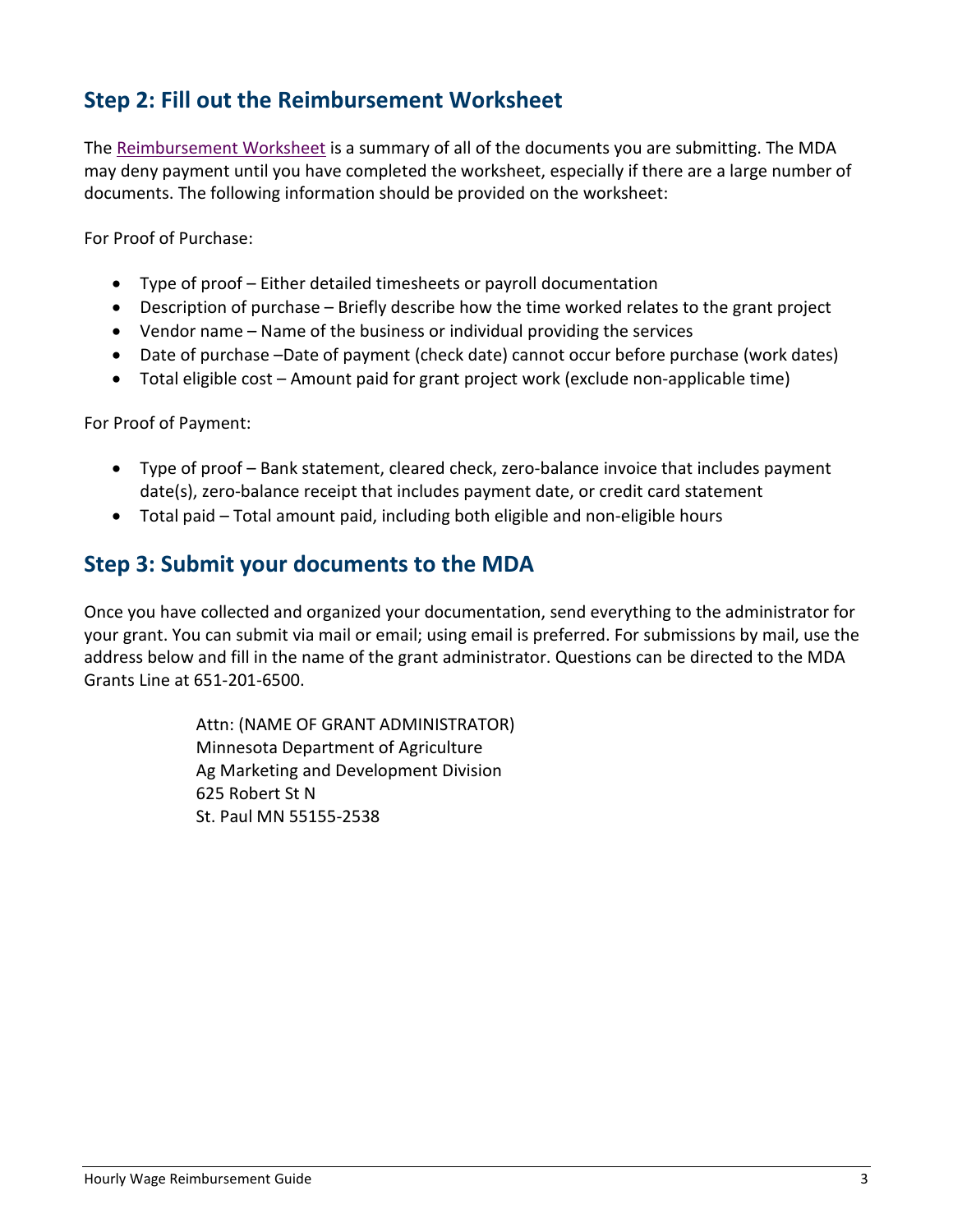## **Example Submission for Reimbursement**

**Reimbursement worksheet**: In this example, the grantee is requesting reimbursement for hourly wages using a timesheet as proof of purchase and a check as proof of payment.

**Proof of purchase**: The timesheet includes the name of the employee (vendor name), the dates of relevant work (prior to the date of purchase), and hourly rate per day of work. Grant hours are separated out as eligible costs to be listed on the worksheet, and the full paycheck amount is the total paid on the worksheet.

**Proof of payment**: The check confirms the name of the employee and the total amount paid, matching the timesheet. Private personal information on the check is blacked out, and the payment date (date of purchase) was made after the work was completed.

Grantee Name: **Jane Doe** Organization: **XYZ Urban Farm** Final Payment Request (yes or no): No

| Proof of<br>purchase                                                                                                                     |                                                        | <b>Description of</b><br>purchase     |                     | <b>Vendor name</b>                                                                |                | Date of<br>purchase       |          | <b>Total eligible</b><br>cost                     | <b>Proof of</b><br>payment | <b>Total paid</b>                                      |  |  |  |  |
|------------------------------------------------------------------------------------------------------------------------------------------|--------------------------------------------------------|---------------------------------------|---------------------|-----------------------------------------------------------------------------------|----------------|---------------------------|----------|---------------------------------------------------|----------------------------|--------------------------------------------------------|--|--|--|--|
| Timesheet                                                                                                                                |                                                        | September on-farm<br>harvesting hours |                     | John Rowe,<br>farm manager                                                        |                | 9/17/2018<br>(check date) |          | \$204.00<br><b>Check #378</b><br>(from timesheet) |                            | \$952.00<br>(from check &<br>matches timesheet)        |  |  |  |  |
| Снеск<br><b>TIMESHEET</b>                                                                                                                |                                                        |                                       |                     |                                                                                   |                |                           |          |                                                   |                            |                                                        |  |  |  |  |
| Employee Name                                                                                                                            |                                                        |                                       | Manager             |                                                                                   | XYZ Urban Farm |                           |          |                                                   | 378<br>9/17/2018           |                                                        |  |  |  |  |
| John Rowe                                                                                                                                |                                                        |                                       | Jane Doe            |                                                                                   |                |                           |          |                                                   |                            |                                                        |  |  |  |  |
|                                                                                                                                          | Pay to the<br>Order of<br><b>John Rowe</b><br>\$952.00 |                                       |                     |                                                                                   |                |                           |          |                                                   |                            |                                                        |  |  |  |  |
| Nine hundred fifty-two and no/100<br>Employee Address & Contact Details<br>123 Main Street<br>123-456-7890<br>Phone:<br><b>YOUR BANK</b> |                                                        |                                       |                     |                                                                                   |                |                           |          |                                                   |                            |                                                        |  |  |  |  |
| Farmtown, MN 12345<br>Week Ending: 09/09/2018                                                                                            |                                                        |                                       |                     | 1st<br>421 Any Ave<br>suzurbanfarm@farming.nr<br>E-mail:<br>iomeplace, State, Zip |                |                           |          |                                                   |                            | Your Name                                              |  |  |  |  |
| Day                                                                                                                                      |                                                        | Regular<br>Hours                      | <b>Grant Hours</b>  | Sick                                                                              | Vacation       | Total                     |          |                                                   |                            |                                                        |  |  |  |  |
| Monday                                                                                                                                   | 3/3                                                    | 4.00                                  | 4.00                |                                                                                   |                | 8.00                      |          |                                                   |                            |                                                        |  |  |  |  |
| Tuesday                                                                                                                                  | 3/4                                                    |                                       |                     |                                                                                   | 8.00.          | 8.00                      |          |                                                   |                            |                                                        |  |  |  |  |
| Wednesday                                                                                                                                | 3/5                                                    | 8.00                                  |                     |                                                                                   |                | 8.00                      |          |                                                   |                            |                                                        |  |  |  |  |
| Thursday                                                                                                                                 | 3/6                                                    | 6.00                                  |                     | 2.00                                                                              |                | 8.00                      |          |                                                   |                            | FINGKON<br><b>CREPOSIT ONLY</b><br><b>RSEMENT</b><br>3 |  |  |  |  |
| Friday                                                                                                                                   | 3/7                                                    | 8.00                                  |                     |                                                                                   |                | 8.00                      |          |                                                   |                            | ಠ                                                      |  |  |  |  |
| Saturday                                                                                                                                 | 3/8                                                    | 4.00                                  | 4.00                |                                                                                   |                | 8.00                      |          |                                                   | <b>MENT CO.</b>            | <b>MANED PA</b><br>THE CREET!                          |  |  |  |  |
| Sunday                                                                                                                                   | 9/9                                                    | 4.00                                  | 4.00                |                                                                                   |                | 8.00                      |          |                                                   |                            | TRUST<br><b>GUARAI</b>                                 |  |  |  |  |
|                                                                                                                                          |                                                        |                                       |                     |                                                                                   |                |                           |          |                                                   |                            |                                                        |  |  |  |  |
| <b>Total Hours</b>                                                                                                                       |                                                        | 34.00                                 | 12.00               | άo                                                                                | 8.00           | 56.00                     | $\Omega$ |                                                   |                            |                                                        |  |  |  |  |
| Rate per Hour                                                                                                                            |                                                        | \$17.00                               | \$17.00             | \$17.00                                                                           | \$17.00        |                           |          |                                                   |                            |                                                        |  |  |  |  |
| Total Pay                                                                                                                                |                                                        | \$578.00                              | \$204.00            | \$34.00                                                                           | \$136.00       | \$952.00                  |          |                                                   |                            |                                                        |  |  |  |  |
| John Rowe                                                                                                                                |                                                        | 9/10/2019                             |                     | Jane Doc                                                                          |                | 9/10/2018                 |          |                                                   |                            |                                                        |  |  |  |  |
| Employee's Signature                                                                                                                     |                                                        | Date                                  | Manager's Signature |                                                                                   |                | Date                      |          |                                                   |                            |                                                        |  |  |  |  |